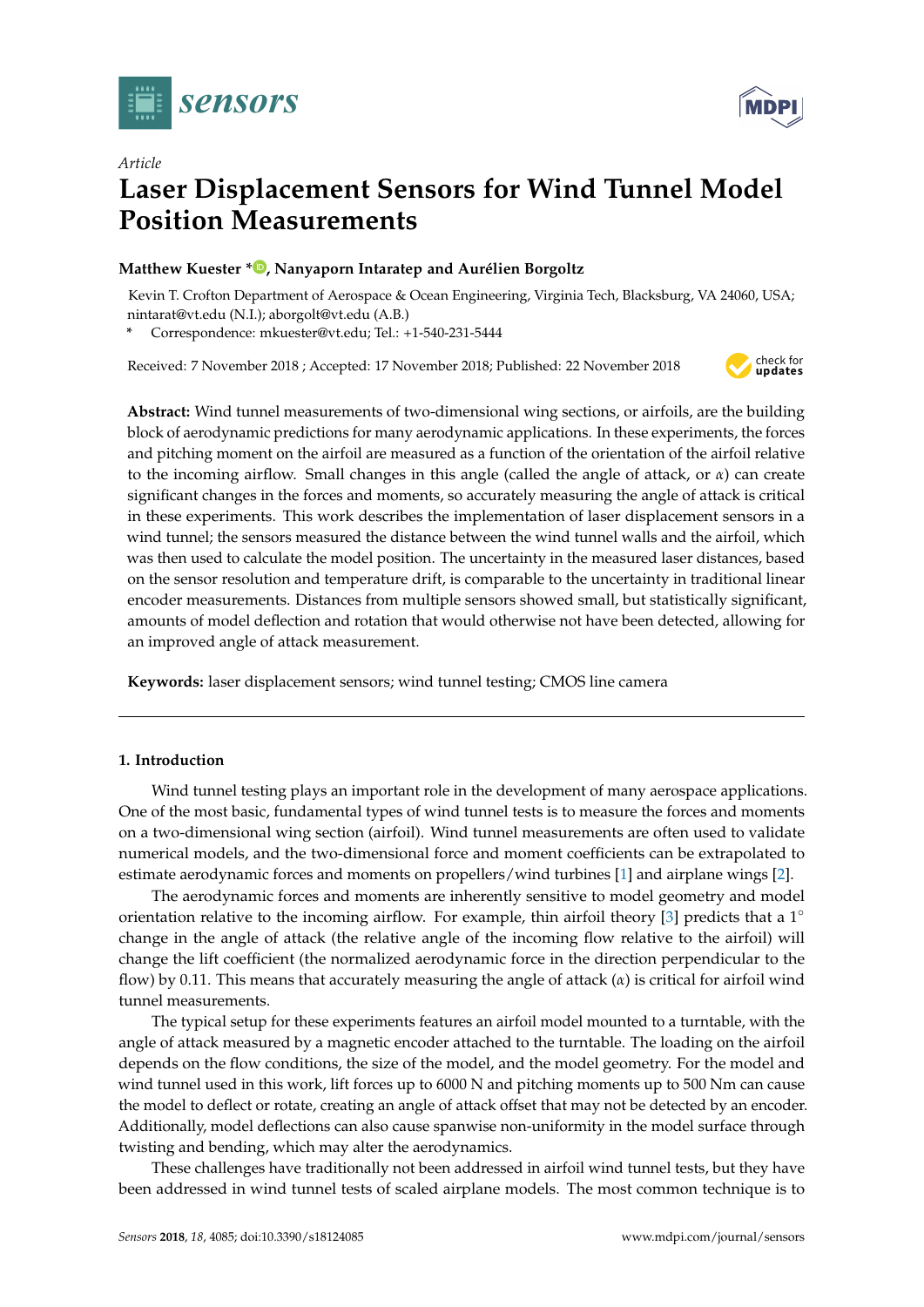include accelerometers [\[4,](#page-12-3)[5\]](#page-12-4) inside of the model; the output of the accelerometers can be integrated to independently track the position and orientation of the model. Multiple accelerometers can be used to track positions/orientations at multiple points on the model, but the accelerometer output needs to be tracked continuously for the duration of the experiment. Photogrammetry techniques [\[5–](#page-12-4)[10\]](#page-12-5) have also been used to visually track marker positions on the model, which can be post-processed to calculate model deflections and deformations. This technique is very useful in aeroelasticity tests, but requires optical access for multiple cameras and significant post-processing to determine the model orientation. Laser interferometry [\[5\]](#page-12-4) can also be used to track model positions, but the equipment cost and setup time make it impractical for most wind tunnel tests.

The motivation for this work was to identify a secondary way to measure airfoil model positions for wind tunnel applications. After reviewing multiple options, triangulation laser displacement sensors were selected to measure the distance between the airfoil model and the wind tunnel walls. These sensors were selected for a number of reasons: they are commercially available, are self-contained, and do not interfere with other wind tunnel measurements. Laser displacement sensors also provide advantages over accelerometer and photogrammetry techniques because they can detect very small deflections while providing an absolute reference for determining model angle of attack, while these other techniques only provide a relative change in position. The results presented here describe the implementation and integration of these sensors into a low-speed wind tunnel, and how multiple sensors are used to detect changes in position due to aerodynamic loading.

## **2. Experimental Setup**

The following subsections describe the experimental setup, the laser displacement sensors installed in the wind tunnel, and previous work in using these sensors to measure wind tunnel model position.

# *2.1. Wind Tunnel Facility and DU96-W-180 Airfoil Model*

All of the measurements described in this paper were performed in the Virginia Tech Stability Wind Tunnel (VT SWT) [\[11\]](#page-12-6). The VT SWT is a closed return, low-disturbance facility capable of reaching freestream air speeds of 75 m/s. The facility is used extensively for wind turbine airfoil measurements; the size and speed capabilities of the tunnel allow for full-scale Reynolds number testing of wind turbine blade sections. The aerodynamic test section (used in this work and shown in Figure [1\)](#page-2-0) is a 7.3 m long rectangular prism, with a 1.85 m  $\times$  1.85 m square cross section. The tunnel walls are solid aluminum panels, and the floor is made of aluminum floor/ceiling panels, all supported by a steel outer structure. The tunnel coordinate system is centered in the middle of the test section; the +x direction points downstream (in the direction of the flow), the +y direction points toward the starboard wall, and the +z direction points toward the ceiling.

For this work, a 0.8 m chord DU96-W-180 airfoil model was installed into the test section shown in Figure [1b](#page-2-0). This model, which has been used in a number studies at the VT SWT [\[12,](#page-12-7)[13\]](#page-12-8), was constructed at Virginia Tech by the Aerospace and Ocean Engineering Machine Shop. The model is constructed of 50-mm thick CNC-machined aluminum laminates. The laminates are stacked in the span direction, pinned together, and held in compression by four 9.5 mm threaded rods that run the entire span of the model. The model is rotated to the appropriate angle of attack using an automated turntable in the ceiling, with a maximum holding torque of 1000 Nm. The rotational position of the turntable is measured using a Renishaw LM10 linear magnetic encoder with resolution smaller than 0.004 degrees. The model is attached to a bearing installed underneath the floor that allows the model to rotate freely, but prevents model translation at the floor.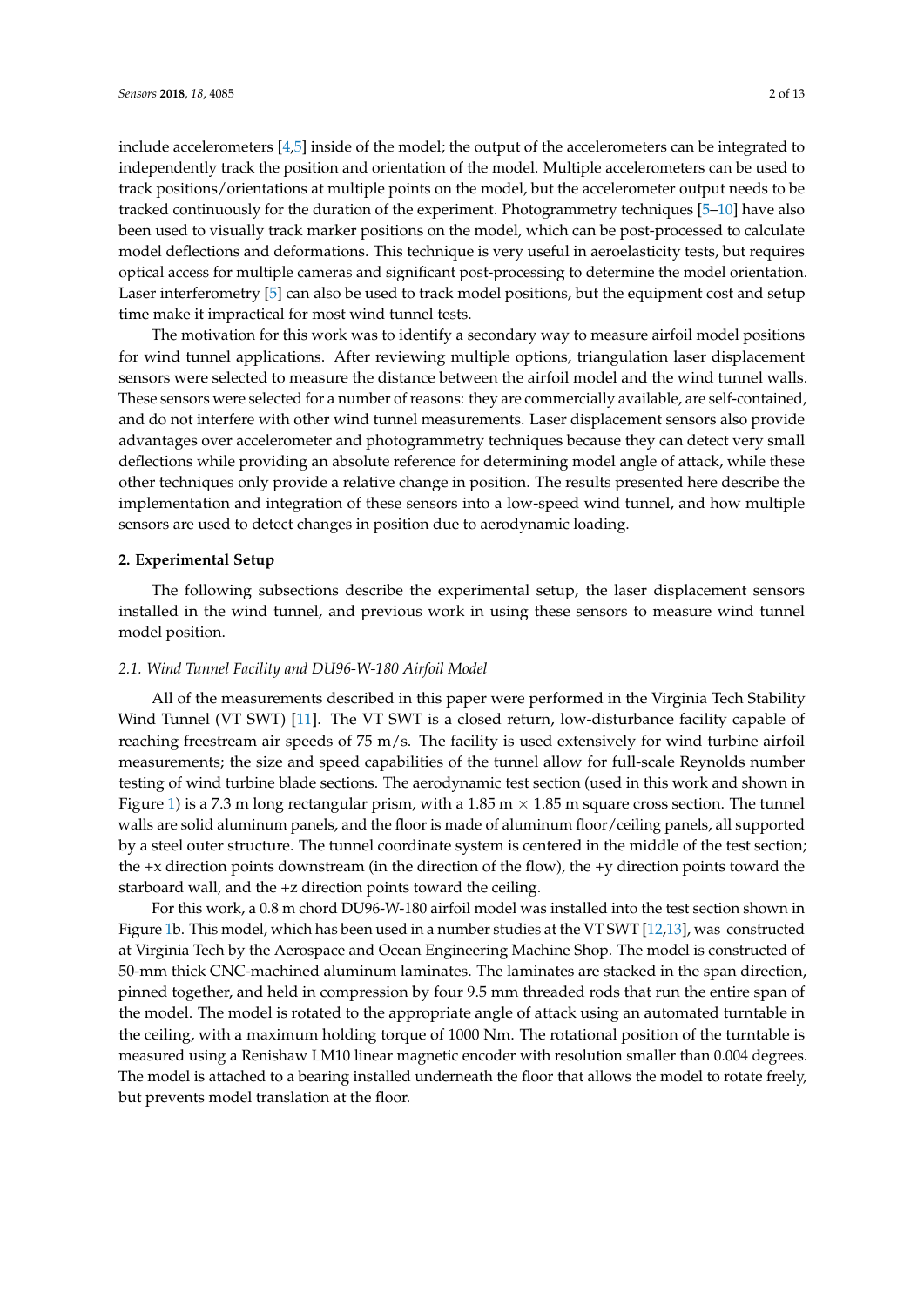

<span id="page-2-0"></span>

(**a**) Diagram of laser locations, as seen from above.

(**b**) Laser locations, looking downstream.

**Figure 1.** Setup of laser distance sensors and 0.8 m DU96-W-180 in the Virginia Tech Stability Wind Tunnel.

During a typical experimental measurement, the model is rotated through a series of angles of attack with the airflow set at a near-constant speed. At each measurement point, the turntable is locked to a set angle of attack. After the flow settles for 3–4 s, pressure transducers measure the pressure on approximately 90 pressure taps, distributed along the chordline of the model near midspan. After acquiring pressure data for 20–40 s, the model is rotated to the next angle of attack. This surface pressure can be integrated to calculate the lift coefficient  $(c<sub>l</sub>)$  and the moment coefficient about the quarter chord point  $(c_m)$  [\[14\]](#page-12-9). Figure [2](#page-2-1) shows the lift and moment coefficients as a function of angle of attack for the DU96-W-180 as measured in the VT SWT at a chord Reynolds number of 3.0 million (freestream air speed of ∼63 m/s). Two different configurations are shown here: clean and tripped. In the tripped configuration, a 0.4 mm tall zig-zag tape is placed near the leading edge of the model, which affects the growth of the boundary layer and changes the aerodynamic loads. By convention, a negative moment coefficients indicates that, if not constrained, the model would tend to rotate to a more negative angle of attack. Both the lift and moment coefficients change with angle of attack, which means that the aerodynamic loading on the model also changes with angle of attack.

<span id="page-2-1"></span>

**Figure 2.** Lift and moment coefficients for the DU96-W-180 at  $Re<sub>c</sub> = 3.0$  million.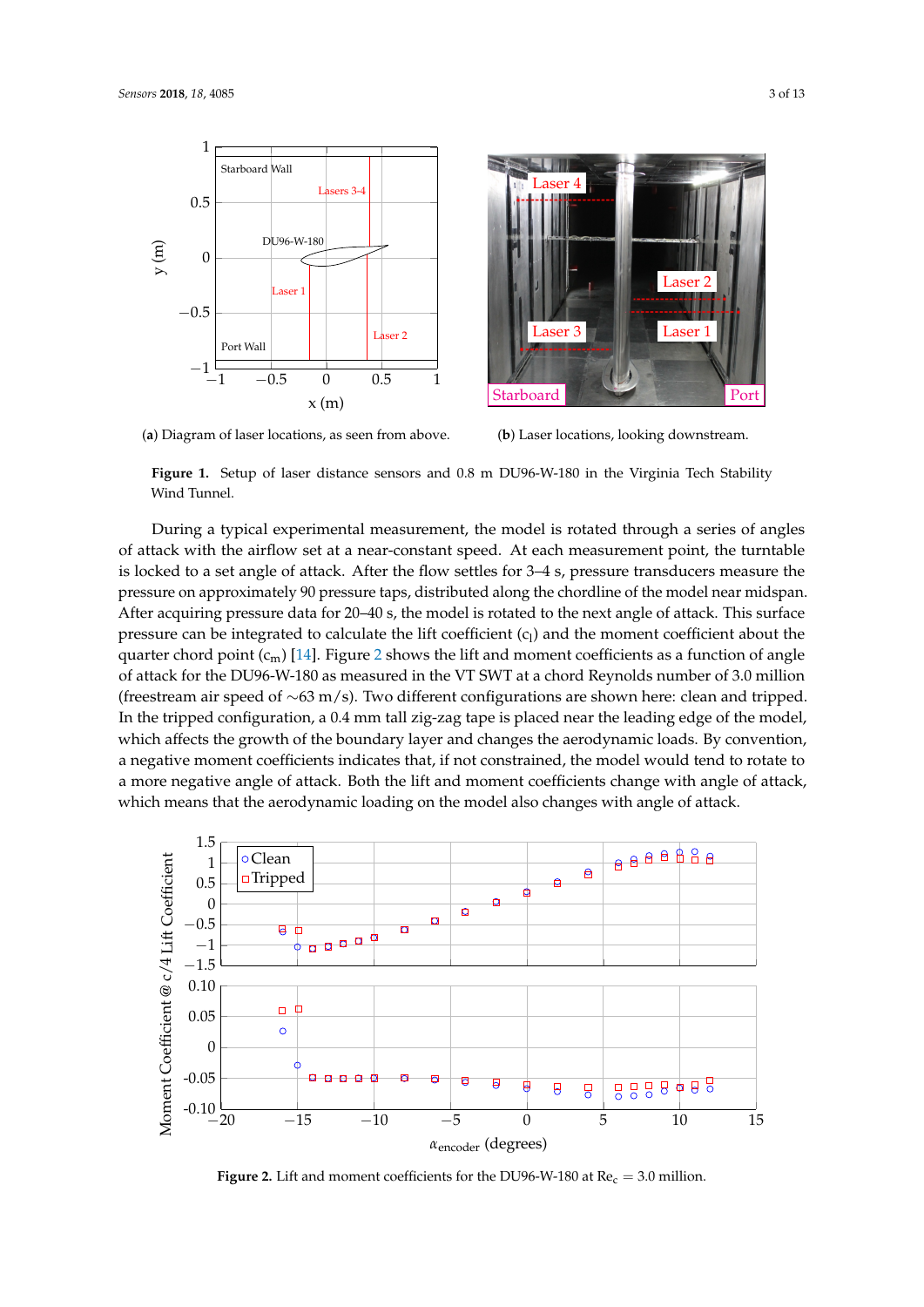## <span id="page-3-1"></span>*2.2. Laser Distance Sensors*

Four laser distance sensors were installed in the walls of the wind tunnel to track model position/orientation. Acuity AR700-32 laser units were chosen for this application because the span and range of the systems allowed for measurements across a wide range of angles of attack. Each unit consists of a Class 3R laser (670 nm, 5 mW) and a CMOS line camera (43.2 mm long sensors area, 425 mm away from the laser origin). The laser is pointed at a target (in this case, the wind tunnel model). Images from the line camera are processed in real time with an on-board processor to calculate the distance between the laser origin and the target. The sensors can be configured for analog or serial output; for this application, each unit is connected to a data acquisition computer using a RS-232 serial interface. The wind tunnel data acquisition system queries the lasers each time the wind tunnel model is rotated. The standoff distance of these units is 1067 mm, with a measurement span of 812.8 mm. The resolution of the distance measurement is 41  $\mu$ m, and the quoted linearity of the measurement is  $\pm 406$  µm.

Figure [1](#page-2-0) shows the Acuity AR700-32 units installed in the wall of the wind tunnel. Each sensor is held in place by an extruded aluminum mounting structure on the outside of the wind tunnel. The sensors are mounted flush with the wind tunnel wall, but are not rigidly attached to the wall, which ensures that the laser position is constant and is not affected by wall vibrations and/or deflections. The laser locations were chosen as to not interfere with other instrumentation installed in the wind tunnel walls, while also providing multiple measurements along the span (z) and chord (x) directions. The lasers are numbered for easy identification. Laser 1 is installed in the port wall, approximately 175 mm upstream of the model rotation point. Laser 2 is also installed in the port wall, but approximately 545 mm downstream of Laser 1. Lasers 1 and 2 are at the same span location in the tunnel, approximately 660 mm above the floor ( $z = -265$  mm). Lasers 3 and 4 are installed in the starboard wind tunnel wall, at the same streamwise location as Laser 2. Laser 3 is close to the floor (approximately 200 mm from the floor,  $z = -725$  mm), while Laser 4 is close the ceiling (1550 mm from the floor,  $z = 625$  mm).

These laser distance sensors were first used in the VT SWT in late 2014 [\[12\]](#page-12-7). Initially, a single laser was installed in the port wall at the Laser 2 location. The principle behind the initial laser measurement is shown in Figure [3.](#page-3-0) If the laser orientation ( $\phi$ ,  $\theta$ ) and position ( $x_{lp}$ ,  $y_{lp}$ ) relative to the fixed model rotation point are known, the model angle of attack can be inferred from the laser distance measurement and the model profile shape. These initial measurements showed that the encoder angle of attack (the angle set by the turntable) and the laser angle of attack (the angle inferred from the laser) were inconsistent, indicating that the model was deflecting or rotating. Three additional sensors (Lasers 1, 3, and 4) were then installed to further study model deflections and rotations.

<span id="page-3-0"></span>

**Figure 3.** Definition of laser position/orientation, as seen looking upstream from inside the test section (**left**); and from above the test section (**right**).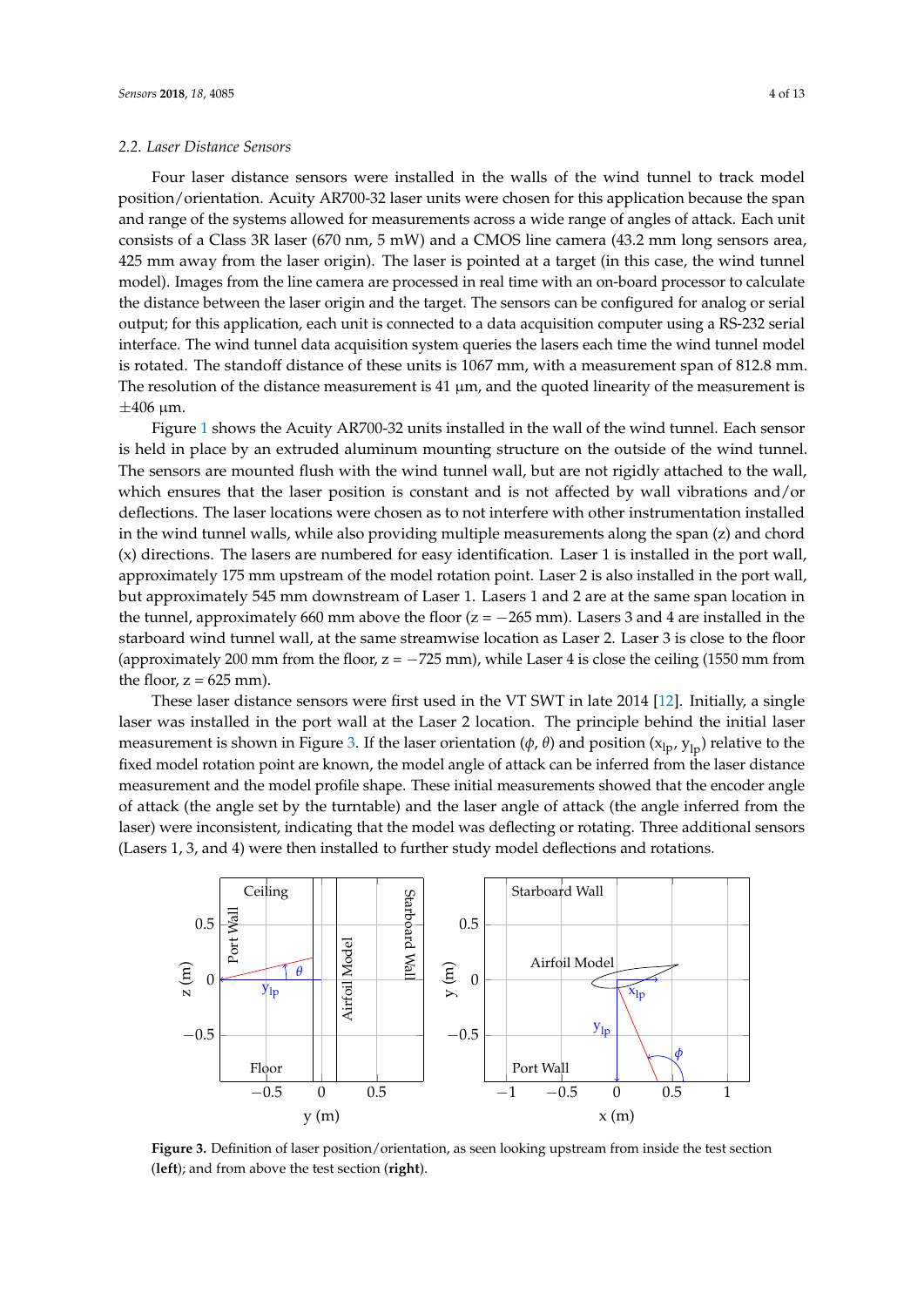## **3. Results**

The following subsections describe the measurements required to implement the laser sensors in the VT SWT, from temperature compensation to position/orientation calibration. The end of the section details measurements the rotation and displacement measurements made with the DU96-W-180 model.

#### *3.1. Sensitivity to Temperature*

During the initial use of these lasers in the Stability Wind Tunnel [\[12\]](#page-12-7), the wind tunnel operators noted that the distance readings from the laser would change slightly with temperature. The wind tunnel is subject to atmospheric conditions, so the air temperature in the wind tunnel is correlated to the outside air temperature. Additionally, as the wind tunnel is operated for long stretches of time, the air temperature will rise due to convective heating from the wind tunnel motor. Because small changes in distance correspond to significant changes in model angle of attack, the distance output from the lasers needed to be verified for varying temperatures, independent of model deflections and aerodynamic loading.

The results from an in-situ temperature calibration are shown in Figure [4.](#page-4-0) Static targets were placed in front of each laser inside of the test section. The laser distances and temperature were recorded every 25 s overnight, while the air temperature dropped from 33 ◦C to 21 ◦C. As the temperature dropped through the night, the distance readings from the laser changed. The exact cause of this temperature drift is unknown, but may be caused by thermal expansion of lenses and other mechanical components in the laser sensors. The temperature drift is large enough to cause a significant change in angle of attack. (A 0.8 mm change in Laser 2 would cause a ∼0.13◦ shift in the calculated angle of attack.)

<span id="page-4-0"></span>

**Figure 4.** Sensitivity of laser distance sensors to changes in air temperature.

The temperature drift was accounted for by applying a linear regression to the results shown in Figure [4.](#page-4-0) The temperature shift data were offset such that the average shift at  $(29 \pm 1)$  °C was zero; 29  $\degree$ C was chosen as the calibration temperature because the laser position calibration (described in the following subsection) was performed at this temperature. The parameters for the regression fits are shown in Table [1,](#page-5-0) while the regression is shown in Figure [4.](#page-4-0) The regression lines do not track the temperature drift across the entire temperature range, so there is added uncertainty in the measurement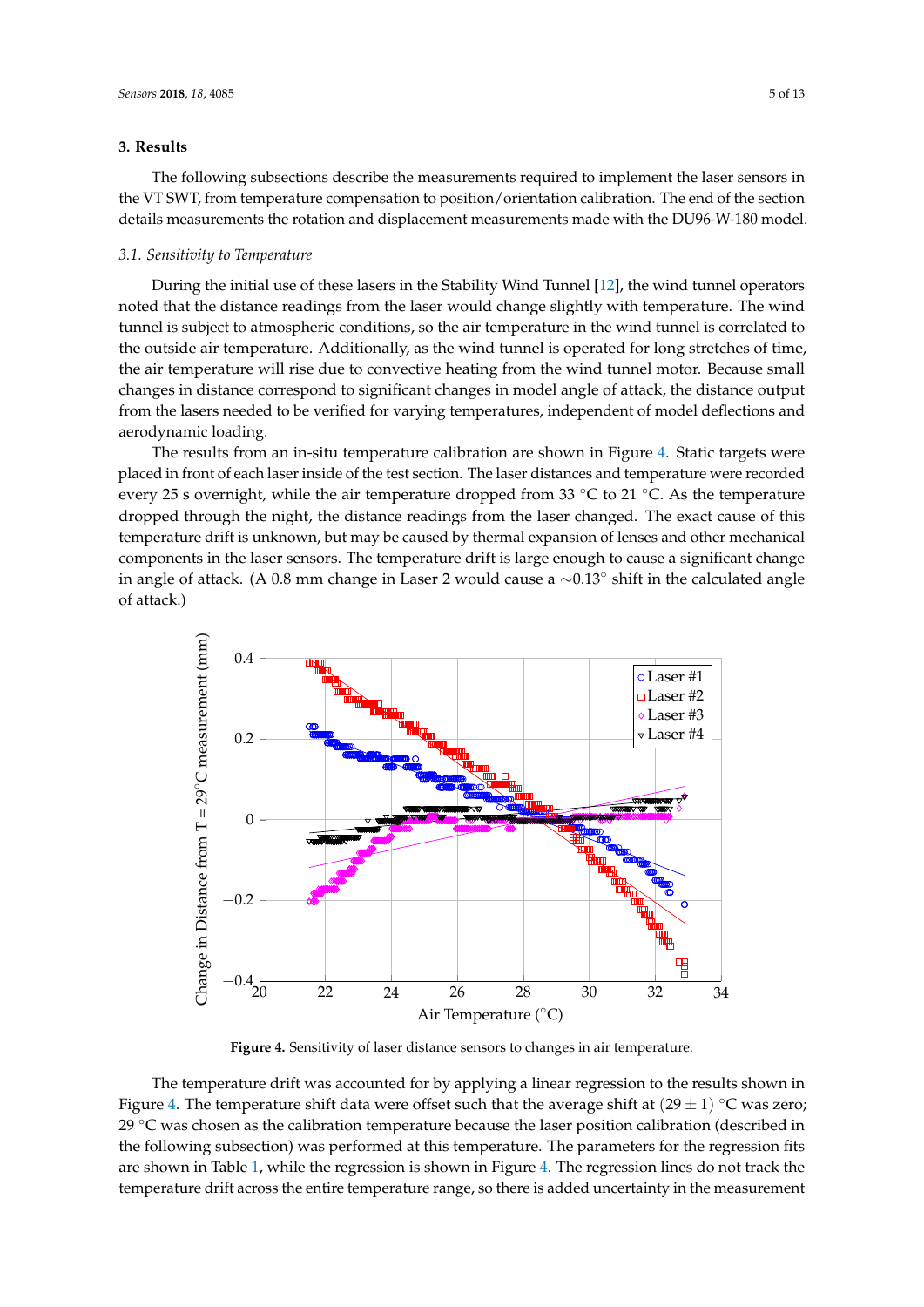<span id="page-5-0"></span>after considering the temperature drift. The maximum difference between the data points shown in Figure [1](#page-5-0) and the regression line is shown in Table [1;](#page-5-0) this value is added to the uncertainty based on the resolution of the measurement when considering the total uncertainty in the measured distance for the remaining calculations in this paper.

| Laser |          |          | Slope (mm/ $\textdegree$ C) Offset at 29 $\textdegree$ C (mm) Maximum Difference (mm) |
|-------|----------|----------|---------------------------------------------------------------------------------------|
|       | $-0.031$ | $-0.016$ | 0.072                                                                                 |
|       | $-0.057$ | $-0.032$ | 0.127                                                                                 |
| 3     | 0.018    | 0.014    | 0.088                                                                                 |
|       | 0.008    | 0.024    | 0.038                                                                                 |

**Table 1.** Temperature compensations fit parameters and uncertainty.

## <span id="page-5-1"></span>*3.2. Laser Position Calibration*

Before the lasers can be used in a wind tunnel experiment, the position (and orientation) of the laser sensors needs to be determined. Once the orientation and position of the lasers is known, the laser readings can be used to track the location of the model within the test section. With the wind tunnel turned off (no air flow), the model was rotated between  $-16°$  and  $16°$  angle of attack in 1° increments. At each angle, the angle of attack (as measured by the encoder) and the laser distances are recorded. A simplex optimization routine was then used to calculate the laser positions/orientations ( $x<sub>lp</sub>$ ,  $y<sub>ln</sub>$ ,  $\theta$ , and  $\phi$ , as shown in Figure [3\)](#page-3-0) that reproduce the encoder angle of attack for all of the measurements, assuming that the model's rotation point is fixed in space.

Results from this calibration are shown in Figure [5.](#page-6-0) The calculated laser positions/orientations (shown in Table [2\)](#page-6-1) are consistent with the positions/orientations of the lasers in the wind tunnel. The top plot in Figure [5](#page-6-0) shows the measured laser distance for all four lasers as a function of angle of attack, while the remaining four plots show the calibration residuals (the difference between encoder angle of attack and the reconstructed laser angle of attack, using the recorded distance and the calibration constants.)

The error bars represent the maximum uncertainty in the angle of attack. This uncertainty was calculated by first considering the uncertainty in the measured laser distance, which was calculated by combining the uncertainty due to the measurement resolution and the uncertainty due to the temperature correction, shown in the last column of Table [1.](#page-5-0) The maximum uncertainty in the angle of attack was then calculated by adding (or subtracting) the cumulative uncertainty in the distance to the measured distance reading, and calculating the associated change in angle of attack. Both the positive and negative uncertainty were calculated individually for each measurement point.

For the model geometry and laser locations used in this work, the relationship between laser distance and angle of attack was nearly linear for all four lasers in this angle of attack range. Laser 1 is the least sensitive to changes in angle of attack, because this laser is closer to the model rotation point than the other three lasers. The angle of attack uncertainty is nearly symmetric about the measured value and only varies weakly with the measured distance, because the relationship between laser distance and angle of attack is nearly linear. The largest uncertainties in the angle of attack results are  $\pm 0.042$ ,  $\pm 0.027$ ,  $\pm 0.020$ , and  $\pm 0.011$  degrees for Lasers 1–4, respectively. Over 80% of the residuals are zero within the uncertainty of the angle of attack measurement, with the largest residuals being 0.044, 0.027, 0.020, and 0.011 for Lasers 1–4, respectively.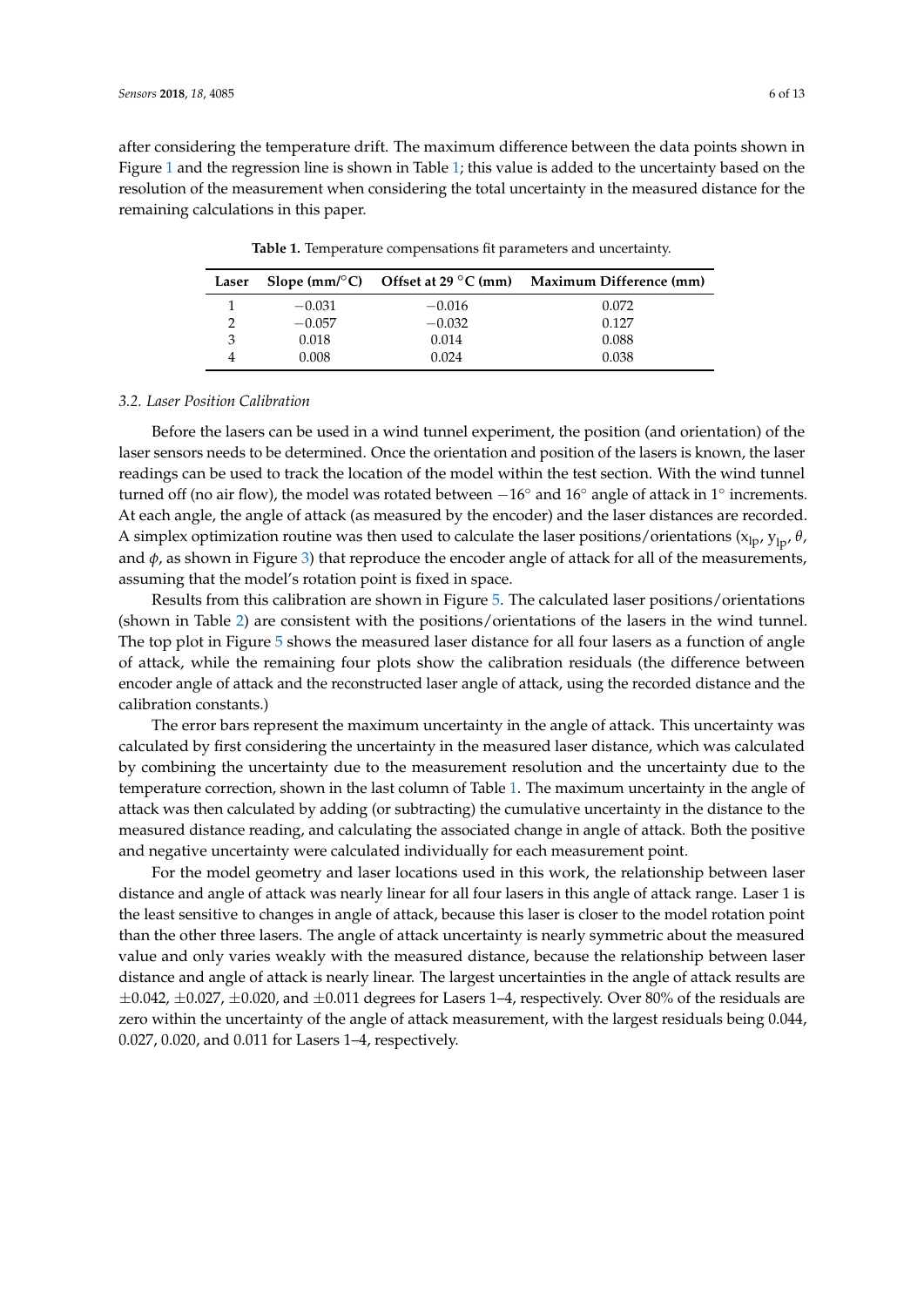<span id="page-6-0"></span>

**Figure 5.** Laser position/orientation calibration data.

| Laser | $x_{1p}$ , (m) | $y_{lp'}(m)$ | $\theta$ (degrees) | $\phi$ (degrees) |
|-------|----------------|--------------|--------------------|------------------|
| 1     | $-0.1743$      | $-0.9307$    | 0.01               | 89.14            |
| 2     | 0.3712         | $-0.9301$    | $-0.01$            | 90.20            |
| 3     | 0.3731         | 0.9273       | 0.00               | $-89.59$         |
| 4     | 0.3828         | 0.9280       | 0.05               | $-89.94$         |

<span id="page-6-1"></span>**Table 2.** Laser position/orientation values from calibration.

# <span id="page-6-2"></span>*3.3. Rotation and Deflection Analysis*

Once the laser positions/orientations were calculated, the sensors were used to track model angle of attack during a wind-on measurement, as described in Section [2.2.](#page-3-1) For this analysis, the center of rotation was assumed to not move during the test, but the model could rotate/twist under aerodynamic load. The difference between the encoder angle of attack and the calculated angle of attack from the lasers is shown in Figure [6.](#page-7-0) Lasers 2–4 (which are downstream of the model rotation point) show a difference in angle of attack that becomes more negative as the lift is increased. In contrast, Laser 1 (which is closer to and upstream of the model rotation point) shows the opposite trend. The discrepancy between Laser 1 and Lasers 2–4 is an order of magnitude larger than the uncertainty in the measurement, and indicates that the model is not uniformly rotating, but deforming in a more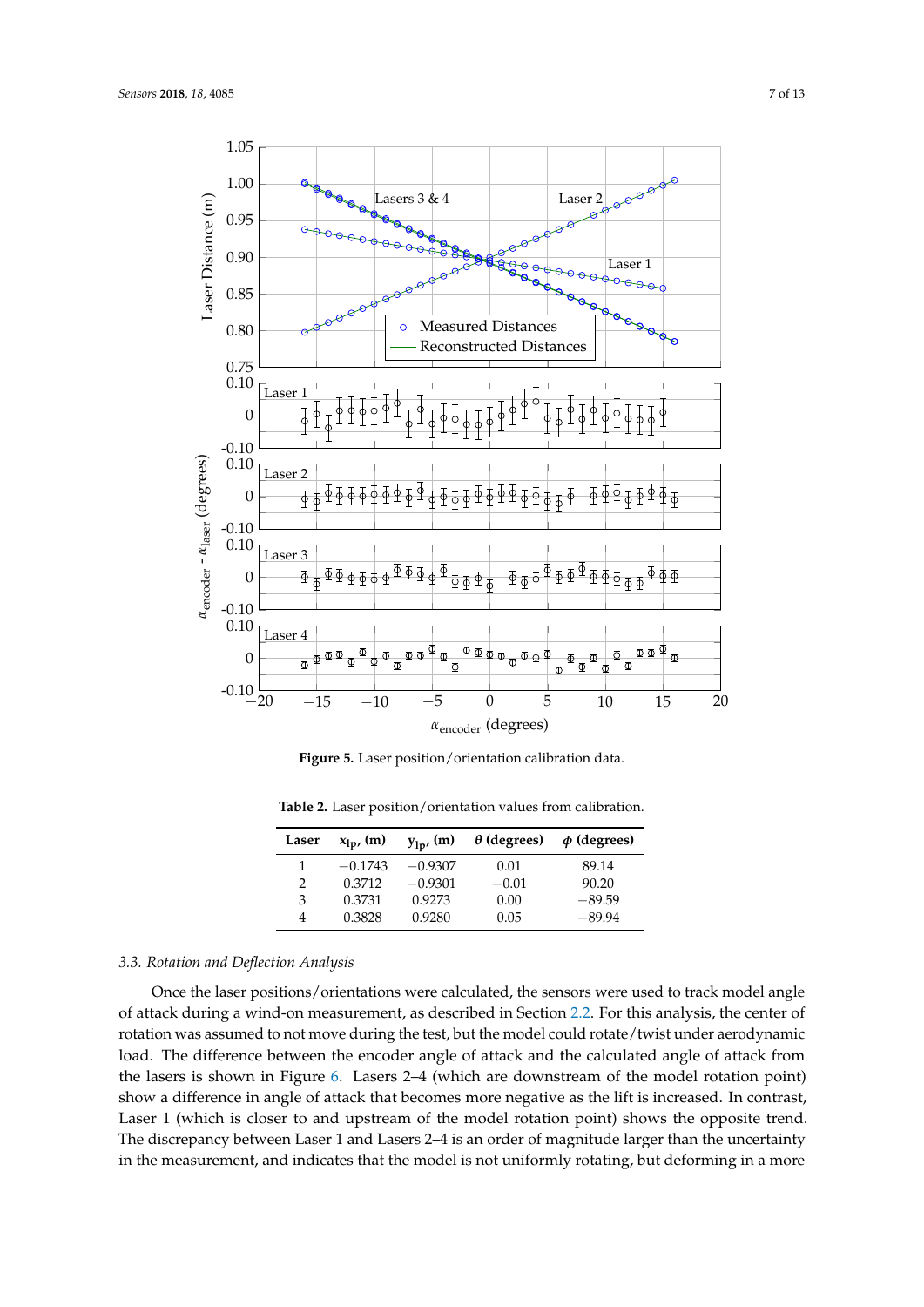<span id="page-7-0"></span>complex way. The model could be shifting or bending, which would move the model rotation point as a function along the span.



**Figure 6.** Difference between angle of attack measured by the lasers and the encoder, assuming that the model rotation point is fixed, for  $Re<sub>c</sub> = 3.0$  million.

Lasers 1 and 2 were placed at the same spanwise location to address the discrepancy shown in Figure [6](#page-7-0) and separate deflection/bending from rotation. Figure [7](#page-7-1) shows the concept behind this calculation. In this analysis, the model rotation is allowed to move in the wall-normal direction. The distance output from the two lasers (two inputs) is used to solve a system of non-linear equations for two outputs: the rotation and the translation. By convention, a positive translation is movement towards the starboard wall, and a positive rotation is an increase in the angle of attack.

This analysis provides the rotation and deflection at a single spanwise location. Lasers 3 and 4 can then be used to gain information about the model's position at different spanwise locations. Because there is only one laser at these spanwise locations, the displacement and rotation cannot be determined independently. For this analysis, we assumed that the airfoil model is rotating but not twisting, or that the angle of attack does not vary across the span. (This assumption is based on the shape and construction of the model.) If this assumption is true, than the distances from Lasers 3 and 4 can be used to determine the model deflection at each spanwise location.

<span id="page-7-1"></span>

**Figure 7.** Displacement/rotation analysis using Lasers 1 and 2.

This deflection/rotation analysis was applied to the calibration data shown in Figure [5](#page-6-0) to quantify the uncertainty associated with this technique. Because there was no aerodynamic loading during the calibration, the rotation and deflection should be identically zero. The results from this analysis are shown in Figure [8.](#page-8-0) The error bars represent the maximum uncertainty in the rotation/deflection, which is calculated independently for each measurement point. For the rotation/deflection, the uncertainty was calculated by finding the worst-case scenario from different combinations of adding/subtracting the cumulative distance uncertainty to the measured distances from Lasers 1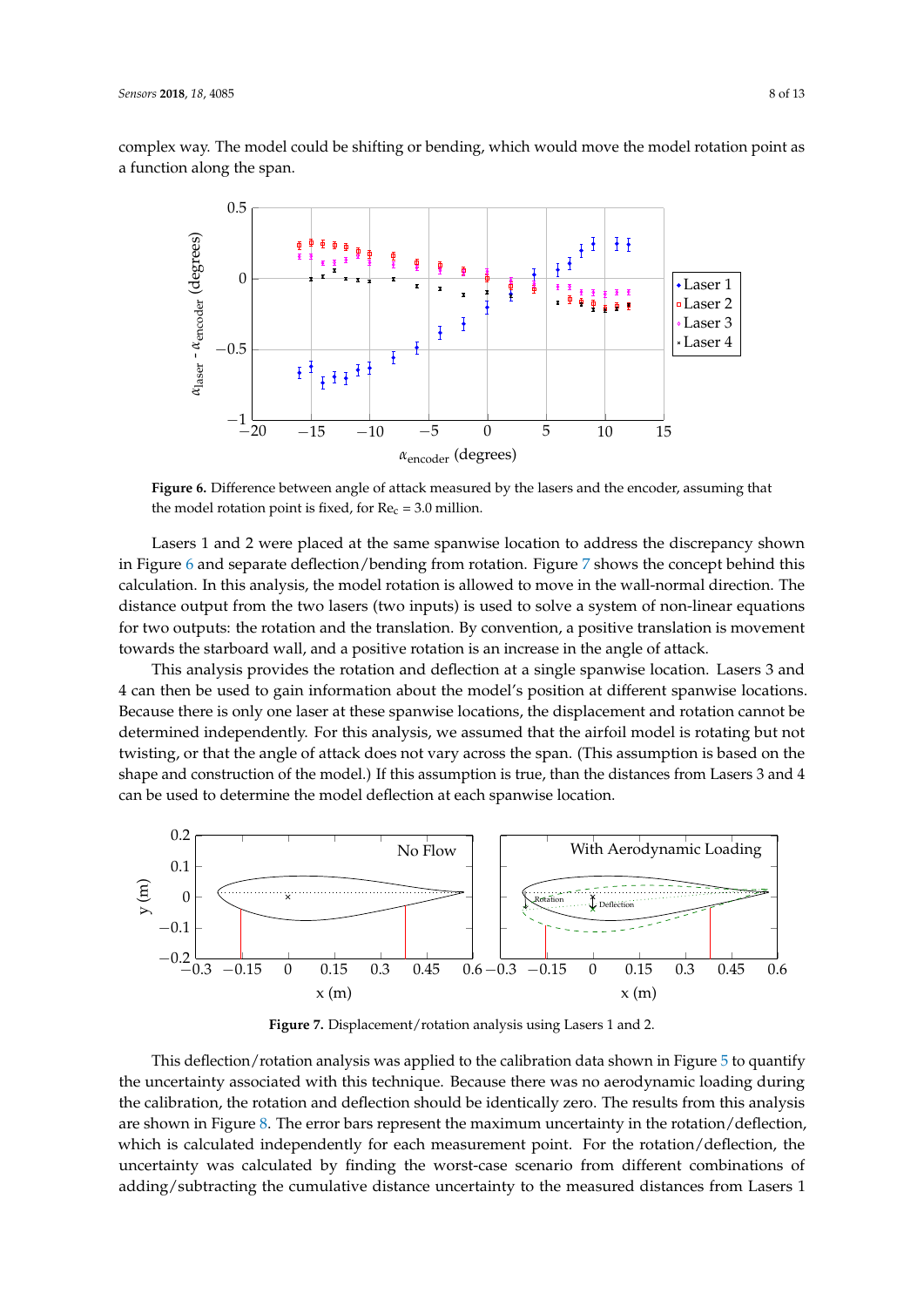and 2. The deflection uncertainty for Lasers 3 and 4 was calculated in a similar manner, while also incorporating the uncertainty in the rotation calculation. As noted in Section [3.2,](#page-5-1) the error bars are nearly symmetrical and only vary weakly with angle of attack, because the relationships between laser distance and angle of attack for zero deflection are nearly linear (Figure [5\)](#page-6-0).

As expected, the rotation and deflections were zero within the uncertainty of the calculation. The uncertainty in the rotation was  $\pm 0.032$  degrees, and the uncertainty in the deflection calculated by Lasers 1 and 2 was  $\pm 0.13$  mm. The uncertainty associated with the deflection measured by Lasers 3 and 4 was  $\pm 0.34$  mm; the uncertainty for these calculations is larger because of the added uncertainty in calculating the model rotation (which is then used to calculate the deflections measured by Lasers 3 and 4.)

<span id="page-8-0"></span>

**Figure 8.** Analysis of laser calibration data (with wind off), using displacement/rotation analysis.

# *3.4. Model Deflections/Rotations under Aerodynamic Loading*

The rotation/deflection analysis described in Section [3.3](#page-6-2) was applied to 13 sets of DU96-W-180 aerodynamic measurements (8 clean and 5 tripped) in the VT SWT, taken over a two-week period. All of these runs were performed at a chord Reynolds number of 3.0 million. The air temperature varied from run to run, between 23.5 °C and 33.4 °C; the flow speed was adjusted to maintain a Reynolds number of 3.0 million, leading to flow speeds between 62.7 m/s and 66.7 m/s.

Figure [9](#page-9-0) shows the deflection calculated using the distances calculated from Lasers 1 and [2](#page-2-1). Figure 2 shows that there is zero lift force on the model near  $-2.5^\circ$  angle of attack; however, Lasers 1 and 2 showed a wide range of deflections at this angle, from −0.65 mm to 0.73 mm. This suggests that there might be some small shifts in model position over time. For this plot, the zero lift deflection was subtracted out to show the deflection relative to the zero lift deflection. At this spanwise location (660 mm above the floor), the model deflects up to 1.5 mm in the direction of the applied lift. The deflection is a linear function of the load in the linear region of the lift curve, from  $\alpha = -10^{\circ}$  to  $\alpha = 8^{\circ}$ . This deflection explains why Figure [6](#page-7-0) shows discrepancies between the laser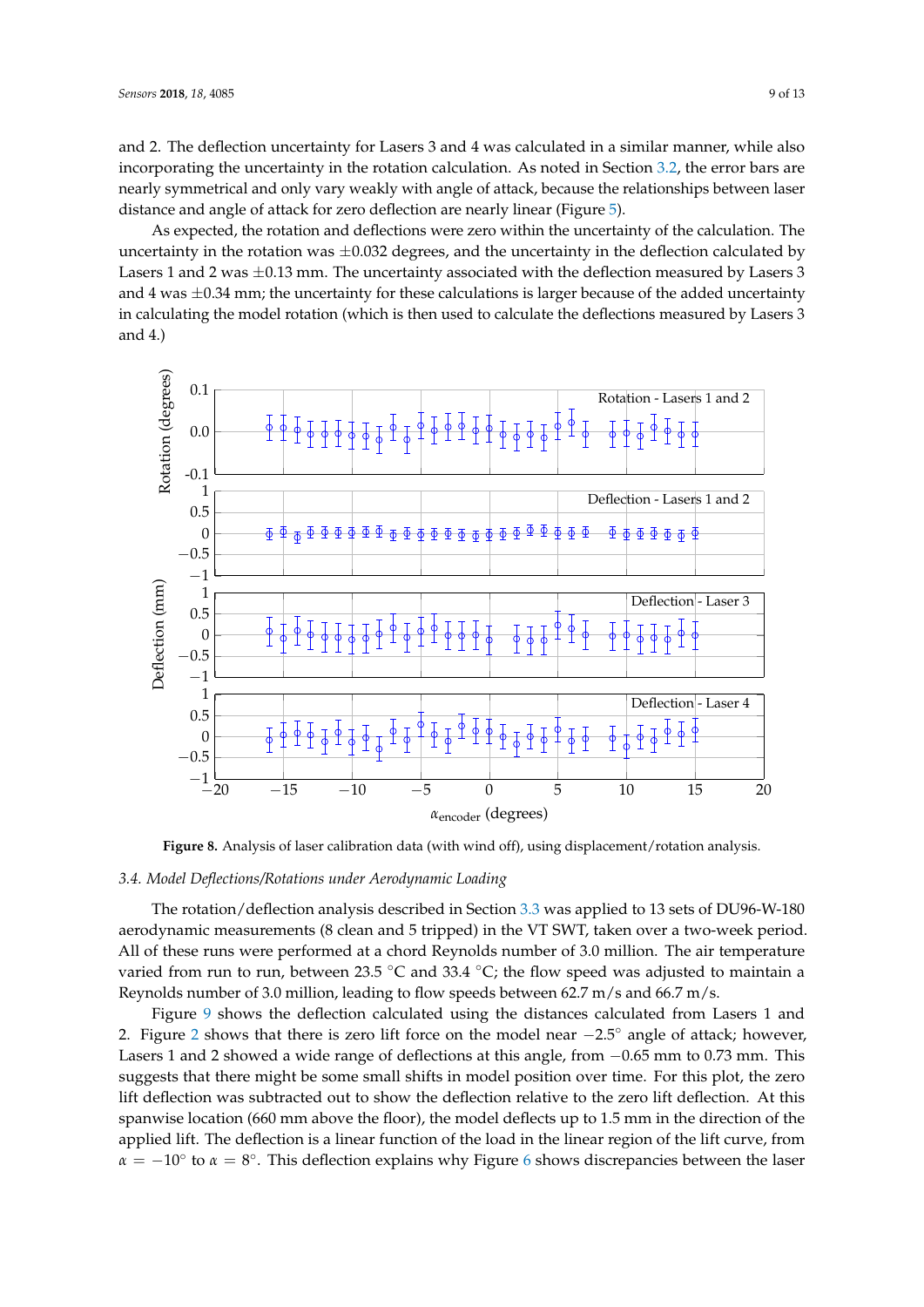outputs; the model rotation point is not fixed in space, and multiple lasers need to be used to calculate the model angle of attack.

<span id="page-9-0"></span>

**Figure 9.** Deflection measured using Lasers 1 and 2, plotted against: encoder angle of attack (**left**); and applied aerodynamic lift force (**right**). Deflections are relative to deflection at α<sub>l=0</sub>. Uncertainty in deflection is  $\pm 0.13$  mm.

Figure [10](#page-9-1) shows the rotation calculated by Lasers 1 and 2, as a function of the the encoder angle of attack and the applied torque on the model shaft. The model rotation is approximately  $0^\circ$  at the most negative angle of attack, when the shaft torque is near-zero or slightly positive. As the angle of attack is increased, to −14◦ , there is a large shift in shaft torque to approximately −250 Nm, and the model undergoes a slight negative rotation. As the angle of attack is increased further, the magnitude of the negative rotation increases, to approximately  $-0.11°$  at the largest angles of attack. The relationship between the shaft torque and rotation shown in Figure [10](#page-9-1) was not anticipated; the expectation was that more negative shaft torques would create larger negative rotations. The torque/rotation points show the opposite trend, but it should be noted that the uncertainty in the rotation is  $\pm 0.032^{\circ}$ .

<span id="page-9-1"></span>

**Figure 10.** Rotation calculated using Lasers 1 and 2, plotted against: encoder angle of attack (**left**); and aerodynamic torque applied to model mounting shaft (**right**). Uncertainty in rotation is ±0.032◦ .

The deflections calculated from Lasers 3 and 4 provide evidence that the model is bending under load. Figures [11](#page-10-0) and [12](#page-10-1) show the calculated deflections from Lasers 3 and 4, respectively. As with Figure [9,](#page-9-0) the deflection at zero lift was subtracted out to show the relative deflection at these spanwise locations. Both Lasers 3 and 4 show deflections of  $\pm 0.8$  mm, which is larger than the uncertainty in the calculated deflection  $(\pm 0.34 \text{ mm})$ . The model is deflecting in the direction of the applied lift, which is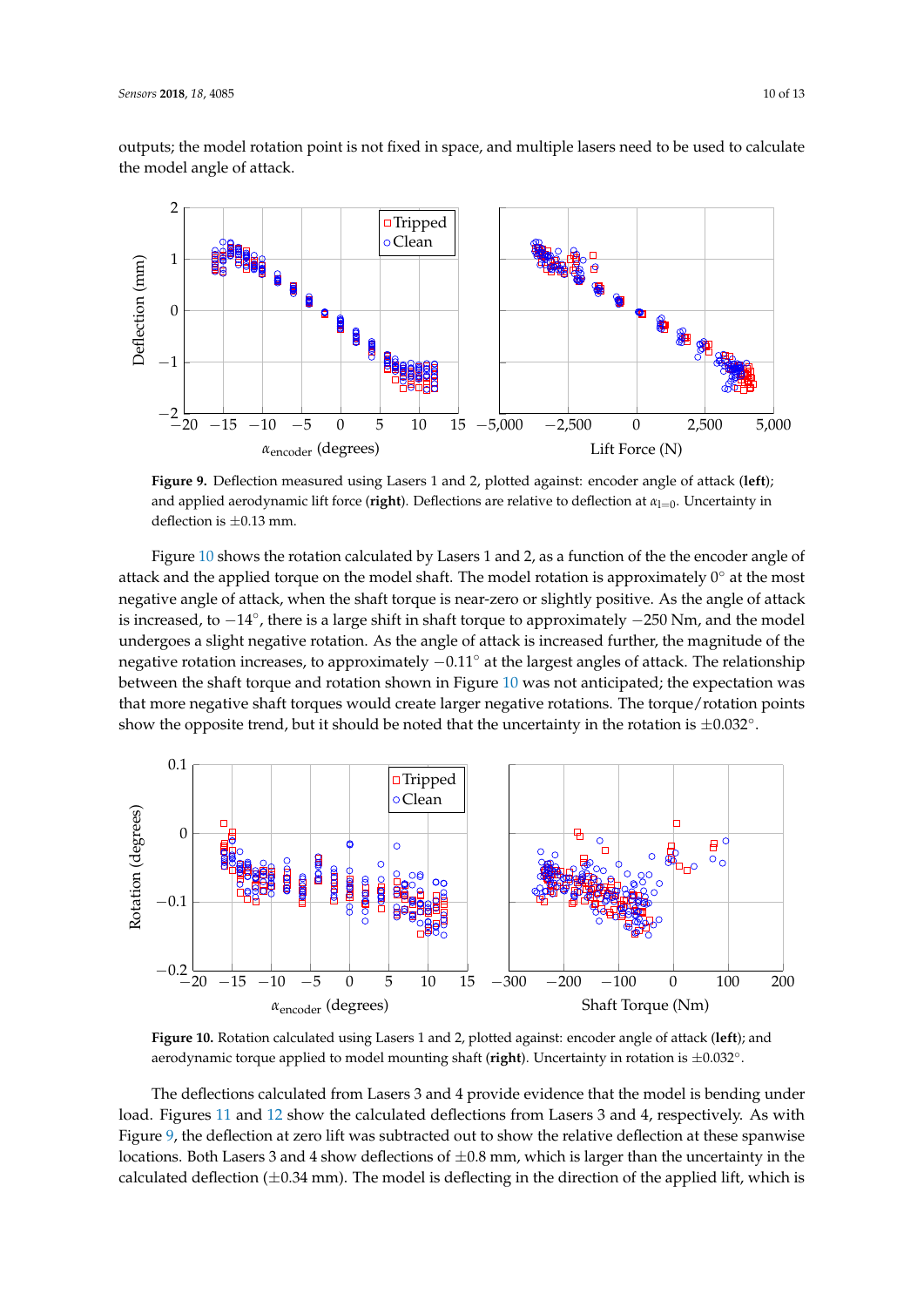consistent with the deflection calculated using Lasers 1 and 2. Under maximum loading, the model is deflecting ∼1.5 mm near mid-span and ∼0.8 mm close to the floor and ceiling; this deflection is consistent with model bending, with the model fixed at the floor and ceiling.

<span id="page-10-0"></span>

**Figure 11.** Deflection at span position of Laser 3, assuming no twist, plotted: against encoder angle of attack (**left**); and aerodynamic lift force (**right**). Uncertainty in deflection is ±0.34 mm.

<span id="page-10-1"></span>

**Figure 12.** Deflection at span position of Laser 4, assuming no twist, plotted against: encoder angle of attack (**left**); and aerodynamic lift force (**right**). Uncertainty in deflection is ±0.34 mm.

Finally, Figure [13](#page-11-0) shows the rotation/deflection analysis for the same dataset shown in Figure [6.](#page-7-0) The figure shows the difference between the angle of attack measured by the encoder and two methods discussed in this paper: using a single laser while assuming that the center of rotation is fixed, and using multiple lasers at the same span location to account for model bending/translation. The multiple-laser technique shows that the model rotates slightly under loading, creating an approximately −0.07◦ offset in the angle of attack. This technique also showed a small amount of model bending (<2 mm). Previous studies with this model [\[12](#page-12-7)[,13\]](#page-12-8) have shown that boundary layer transition and other aerodynamic qualities do not vary in the span (z) direction, which suggests that this model bending does not affect the model aerodynamics. However, the bending is enough to bias the single laser angle of attack measurement. For example: at -14° encoder angle of attack, using only Laser 2 to calculate the angle of attack (while assuming that the center of rotation point is fixed) leads to an angle of attack measurement of  $-13.75^\circ$ . When Lasers 1 and 2 are used simultaneously to remove bending effects, the angle of attack measurement is  $-14.05^{\circ}$ . This shows that the bias caused by model bending can be even larger than the measured rotation, and multiple lasers should be used to accurately measure the angle of attack.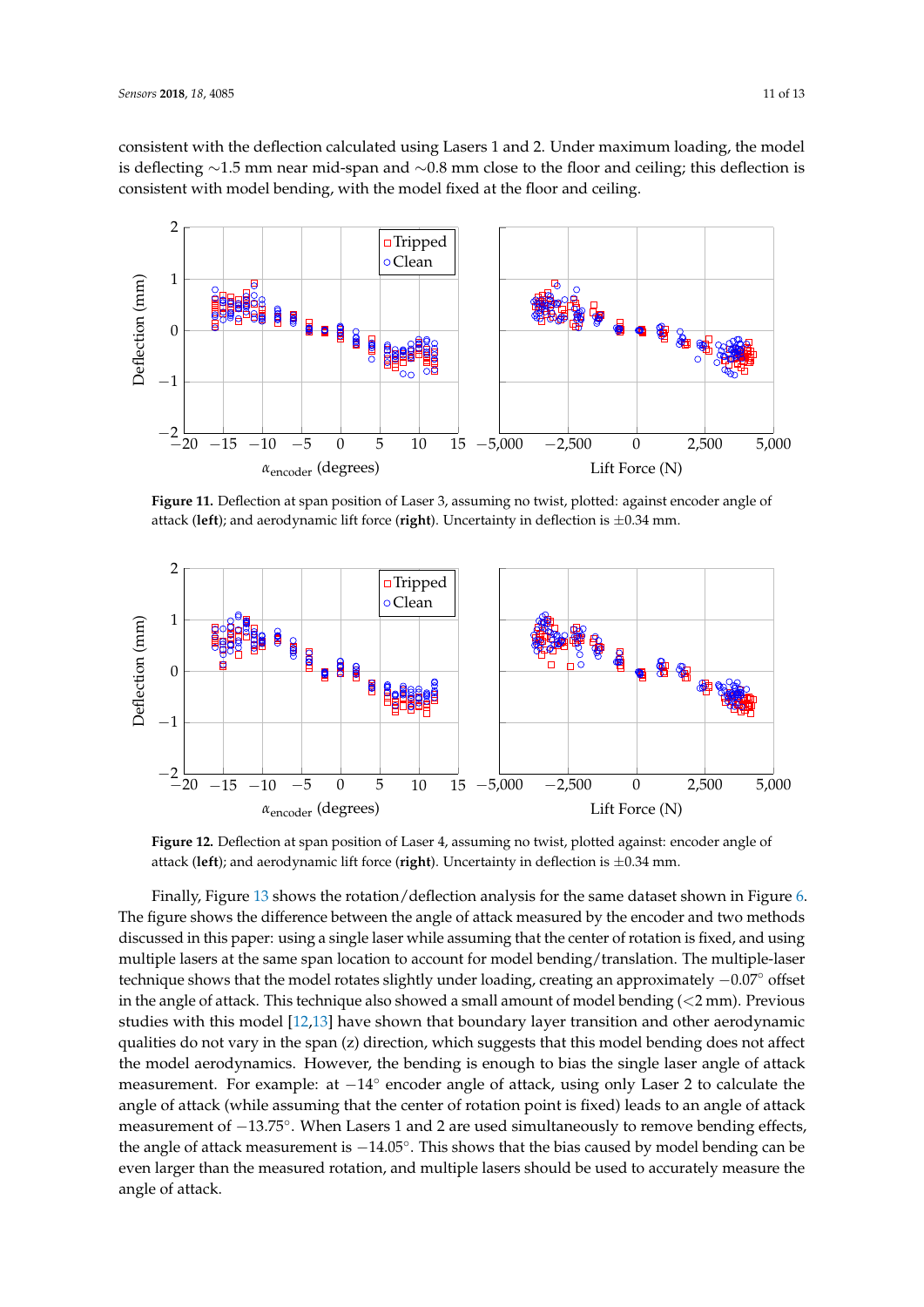<span id="page-11-0"></span>

**Figure 13.** Comparison of angle of attack measurements for a single run at  $Re<sub>c</sub> = 3.0$  million.

## **4. Summary and Conclusions**

In this work, the authors installed laser displacement sensors in the walls of a wind tunnel to measure the position of airfoil models under aerodynamic loading. Four commercially available Acuity AR700-32 triangulation sensors were integrated into the wind tunnel data acquisition system; these lasers tracked the position of the model in the test section as the model rotated/deflected under load. The distance output from the lasers was found to drift slightly with temperature; this drift was accounted for using a linear regression from an in-situ temperature calibration. Two lasers near mid-span showed that the model was undergoing a small rotation (<0.15°) under aerodynamic load. The combination of all four lasers was used to confirm that the model is bending slightly under load, with maximum bending deflections under 2 mm. Special care was taken to calculate the uncertainties in the measured rotations and deflections, based on the resolution of the laser sensors and the uncertainty in the applied temperature compensation.

Laser distance sensors were chosen over other measurement techniques (such as accelerometers or photogrammetry) because they offer the potential for an absolute position reference. Ideally, this means that the lasers could remain installed in the wind tunnel and be used to establish the  $0^{\circ}$  position of any model installed in the wind tunnel. In practice, this is complicated by drift in the distance output from the laser sensors, both as a function of temperature (as shown in Figure [4\)](#page-4-0) and as a function of time. Because a typical wind tunnel test lasts multiple weeks, further tests need to be performed on the laser sensors to quantify the stability of the output over long time scales, both independently of temperature and in-situ with temperature changes. Some of this drift can be calibrated out using the procedure described in Section [3.2,](#page-5-1) but quantifying the drift will provide a better understanding of the limitations of these sensors for this application.

**Author Contributions:** Conceptualization, M.K.; Data curation, M.K., N.I. and A.B.; Formal analysis, M.K.; Investigation, M.K.; Methodology, M.K.; Project administration, A.B.; Software, M.K., N.I. and A.B.; Validation, M.K.; Writing—original draft, M.K.; and Writing—review and editing, M.K., N.I. and A.B.

**Funding:** This research was funded by the Stability Wind Tunnel at Virginia Tech, as part of facility calibration and maintenance. The authors also acknowledge the support of the Virginia Tech Open Access Subvention Fund for funding the publication of this article.

**Conflicts of Interest:** The authors declare no conflict of interest.

## **Abbreviations**

The following abbreviations are used in this manuscript:

VT SWT Virginia Tech Stability Wind Tunnel